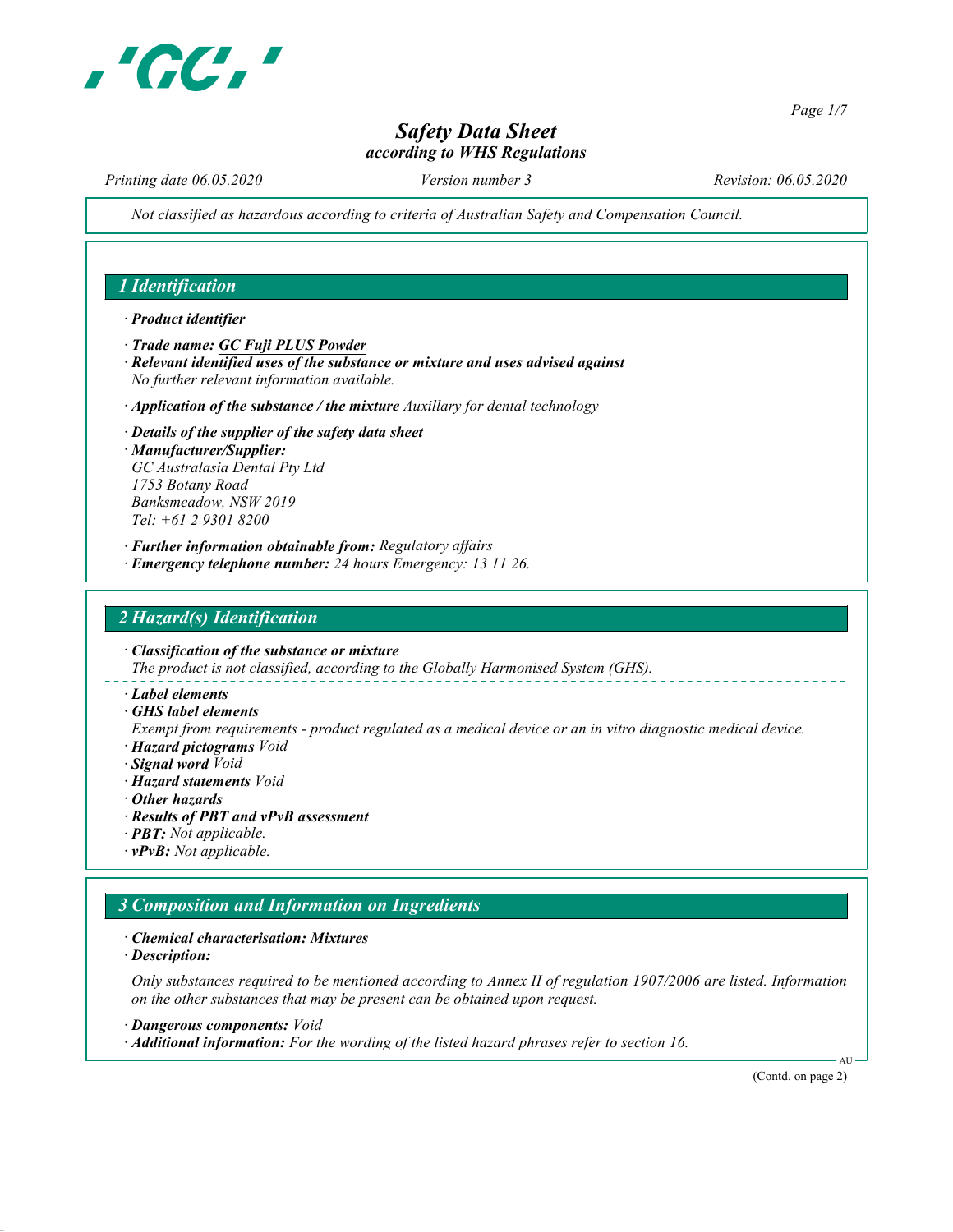Printing date 06.05.2020 Version number 3 Revision: 06.05.2020

Trade name: GC Fuji PLUS Powder

(Contd. of page 1)

#### 4 First Aid Measures

· Description of first aid measures

· General information:

No special measures required.

- If symptoms persist consult doctor.
- · After inhalation: Take affected persons into fresh air and keep quiet.
- · After skin contact: Immediately rinse with water.
- · After eye contact:

Rinse opened eye for several minutes under running water. If symptoms persist, consult a doctor.

- · After swallowing: Rinse out mouth and then drink plenty of water. If symptoms persist consult doctor.
- · Information for doctor:
- · Most important symptoms and effects, both acute and delayed No further relevant information available.
- · Indication of any immediate medical attention and special treatment needed

No further relevant information available.

### 5 Fire Fighting Measures

- · Extinguishing media
- · Suitable extinguishing agents:
- CO2, powder or water spray. Fight larger fires with water spray or alcohol resistant foam. Use fire extinguishing methods suitable to surrounding conditions.
- · For safety reasons unsuitable extinguishing agents: Water with full jet
- · Special hazards arising from the substance or mixture Formation of toxic gases is possible during heating or in case of fire. No further relevant information available.
- · Advice for firefighters
- · Protective equipment: Wear self-contained respiratory protective device.
- · Additional information

Dispose of fire debris and contaminated fire fighting water in accordance with official regulations.

#### 6 Accidental Release Measures

- · Personal precautions, protective equipment and emergency procedures Remove persons from danger area.
- · Environmental precautions:

Do not allow product to reach sewage system or any water course.

Inform respective authorities in case of seepage into water course or sewage system.

Do not allow to penetrate the ground/soil.

In case of seepage into the ground inform responsible authorities.

· Methods and material for containment and cleaning up: Pick up mechanically.

Dispose of the material collected according to regulations.

- · Reference to other sections
- See Section 7 for information on safe handling.
- See Section 8 for information on personal protection equipment.
- See Section 13 for disposal information.

(Contd. on page 3)

AU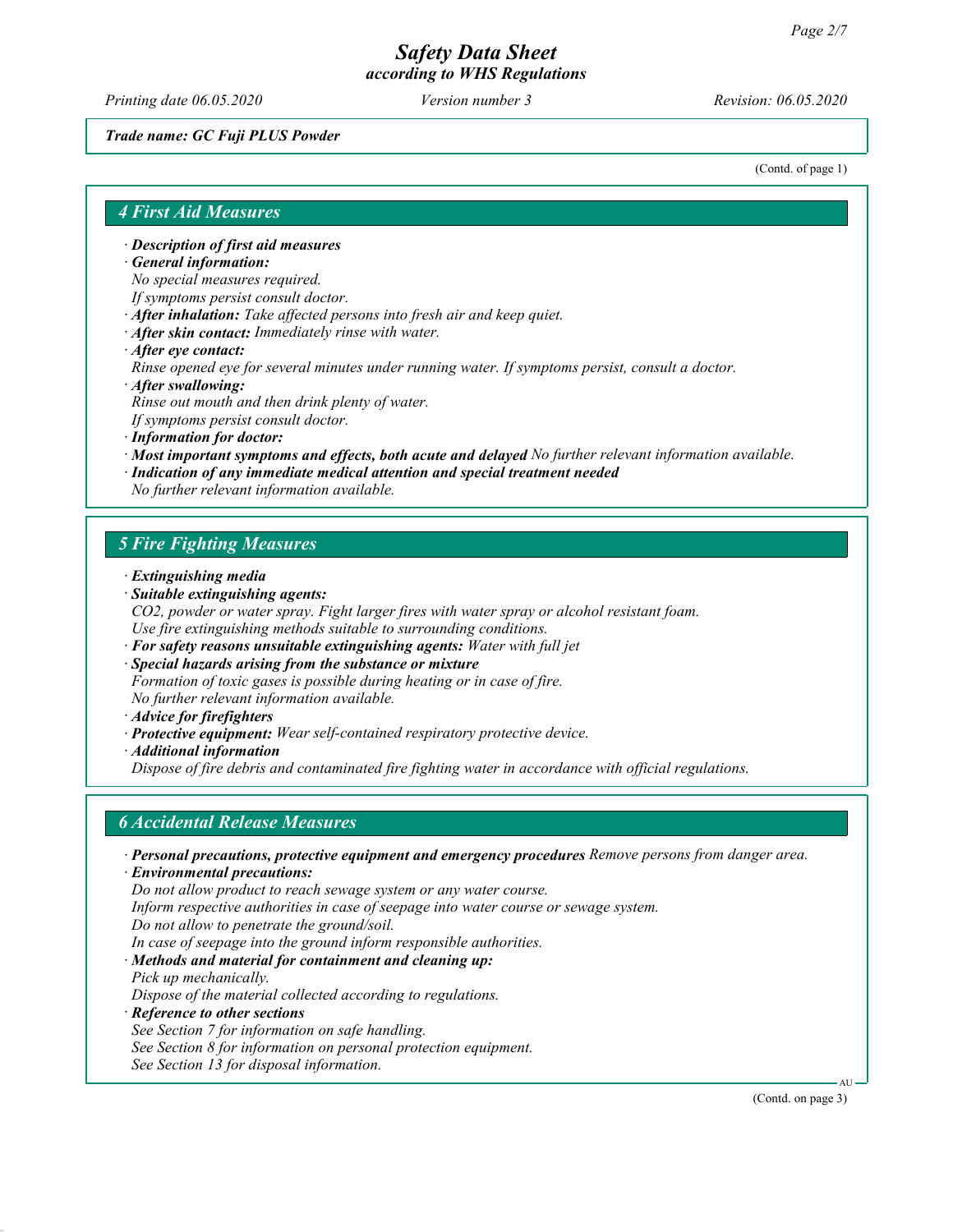Printing date 06.05.2020 Version number 3 Revision: 06.05.2020

#### Trade name: GC Fuji PLUS Powder

(Contd. of page 2)

### 7 Handling and Storage

#### · Handling:

· Precautions for safe handling

Prevent formation of dust.

- Any unavoidable deposit of dust must be regularly removed.
- · Information about fire and explosion protection: Dust can combine with air to form an explosive mixture.
- · Conditions for safe storage, including any incompatibilities

· Storage:

- · Requirements to be met by storerooms and receptacles: Store only in unopened original receptacles.
- · Information about storage in one common storage facility: Store away from foodstuffs.
- · Further information about storage conditions: None.
- $\cdot$  Specific end use(s) No further relevant information available.

#### 8 Exposure controls and personal protection

· Additional information about design of technical facilities: No further data; see item 7.

- · Control parameters
- · Ingredients with limit values that require monitoring at the workplace:
- The product does not contain any relevant quantities of materials with critical values that have to be monitored at the workplace.

 $\cdot$  **Additional information:** The lists valid during the making were used as basis.

- · Exposure controls
- · Personal protective equipment:
- General protective and hygienic measures:

The usual precautionary measures are to be adhered to when handling chemicals.

Do not inhale dust / smoke / mist.

Wash hands before breaks and at the end of work.

- · Respiratory protection: Suitable respiratory protective device recommended.
- · Protection of hands: Protective gloves

· Material of gloves

The selection of the suitable gloves does not only depend on the material, but also on further marks of quality and varies from manufacturer to manufacturer. As the product is a preparation of several substances, the resistance of the glove material can not be calculated in advance and has therefore to be checked prior to the application.

· Penetration time of glove material

The exact break through time has to be found out by the manufacturer of the protective gloves and has to be observed.

· Eye protection: Safety glasses

### **9 Physical and Chemical Properties**

- · Information on basic physical and chemical properties · General Information · Appearance:
- Form: Powder Colour: White · Odour: Odourless **Odour threshold:** Not determined.

(Contd. on page 4)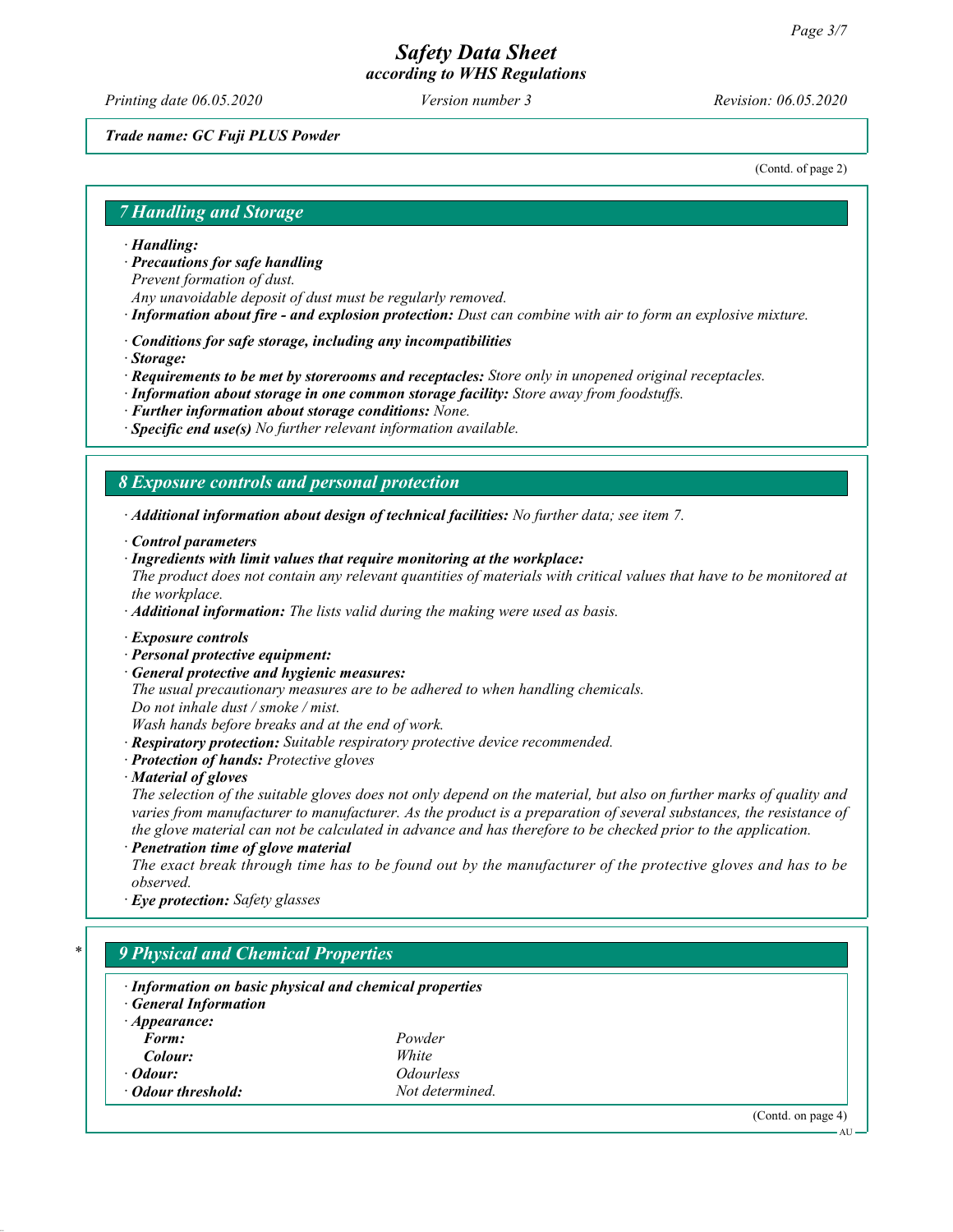Printing date 06.05.2020 Version number 3 Revision: 06.05.2020

Trade name: GC Fuji PLUS Powder

|                                                                                                                |                                                                                  | (Contd. of page 3) |
|----------------------------------------------------------------------------------------------------------------|----------------------------------------------------------------------------------|--------------------|
| $\cdot$ pH-value:                                                                                              | Not applicable.                                                                  |                    |
| Change in condition<br>Melting point/freezing point:<br>Initial boiling point and boiling range: Undetermined. | Undetermined.                                                                    |                    |
| · Flash point:                                                                                                 | Not applicable.                                                                  |                    |
| · Flammability (solid, gas):                                                                                   | Not determined.                                                                  |                    |
| · Ignition temperature:                                                                                        | Undetermined.                                                                    |                    |
| · Decomposition temperature:                                                                                   | Not determined.                                                                  |                    |
| · Auto-ignition temperature:                                                                                   | Product is not selfigniting.                                                     |                    |
| · Explosive properties:                                                                                        | Product does not present an explosion hazard.                                    |                    |
| · Explosion limits:<br>Lower:<br><b>Upper:</b>                                                                 | Not determined.<br>Not determined.                                               |                    |
| · Vapour pressure:                                                                                             | Not applicable.                                                                  |                    |
| $\cdot$ Density:                                                                                               | Not determined.<br>2,56 $g/cm^{3}$<br>1,18g/ml                                   |                    |
| $\cdot$ Relative density<br>· Vapour density<br>$\cdot$ Evaporation rate                                       | Not determined.<br>Not applicable.<br>Not applicable.                            |                    |
| · Solubility in / Miscibility with<br>water:                                                                   | Insoluble.                                                                       |                    |
| · Partition coefficient: n-octanol/water:                                                                      | Not determined.                                                                  |                    |
| · Viscosity:<br>Dynamic:<br>Kinematic:<br>$\cdot$ Other information                                            | Not applicable.<br>Not applicable.<br>No further relevant information available. |                    |

## 10 Stability and Reactivity

· Reactivity No further relevant information available.

· Chemical stability

- · Thermal decomposition / conditions to be avoided: No decomposition if used according to specifications.
- · Possibility of hazardous reactions No dangerous reactions known.
- · Conditions to avoid No further relevant information available.
- · Incompatible materials: No further relevant information available.
- · Hazardous decomposition products: No dangerous decomposition products known.

## 11 Toxicological Information

· Information on toxicological effects

· Acute toxicity

· LD/LC50 values relevant for classification: No further relevant information available.

(Contd. on page 5) AU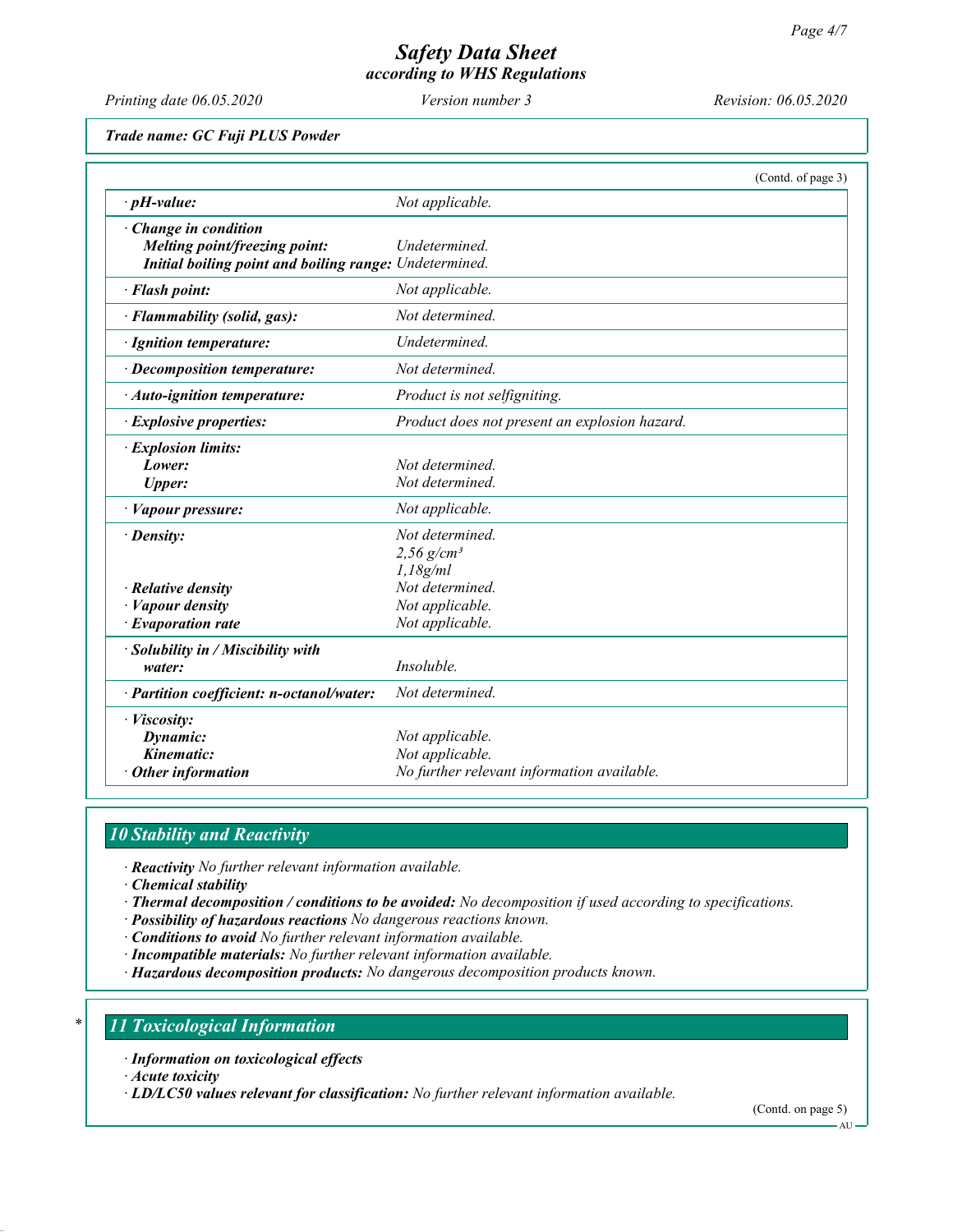Printing date 06.05.2020 Version number 3 Revision: 06.05.2020

(Contd. of page 4)

Trade name: GC Fuji PLUS Powder

· Primary irritant effect:

- · Skin corrosion/irritation No irritant effect.
- · Serious eye damage/irritation No irritating effect.
- · Respiratory or skin sensitisation No sensitising effects known.
- · Additional toxicological information: The product is not subject to classification according to the calculation method of the General EU Classification Guidelines for Preparations as issued in the latest version.
- · Repeated dose toxicity No further relevant information available.
- · CMR effects (carcinogenity, mutagenicity and toxicity for reproduction)

No further relevant information available.

#### 12 Ecological Information

· Toxicity

- · Aquatic toxicity: No further relevant information available.
- · Persistence and degradability No further relevant information available.
- · Behaviour in environmental systems:
- · Bioaccumulative potential No further relevant information available.
- · Mobility in soil No further relevant information available.
- · Additional ecological information:

· General notes:

Water hazard class 3 (German Regulation) (Self-assessment): extremely hazardous for water Do not allow product to reach ground water, water course or sewage system, even in small quantities. Danger to drinking water if even extremely small quantities leak into the ground.

- · Results of PBT and vPvB assessment
- · PBT: Not applicable.
- $\cdot$  **vPvB:** Not applicable.
- · Other adverse effects No further relevant information available.

### 13 Disposal considerations

#### · Waste treatment methods

· Recommendation

Must not be disposed together with household garbage. Do not allow product to reach sewage system. Contact waste processors for recycling information.

· Uncleaned packaging:

· Recommendation: Disposal must be made according to official regulations.

| ⋅ UN-Number                     |               |  |
|---------------------------------|---------------|--|
| ADG, ADN, IMDG, IATA            | not regulated |  |
| $\cdot$ UN proper shipping name |               |  |
| ADG, ADN, IMDG, IATA            | not regulated |  |
| · Transport hazard class(es)    |               |  |
| ADG, ADN, IMDG, IATA            |               |  |
| · Class                         | not regulated |  |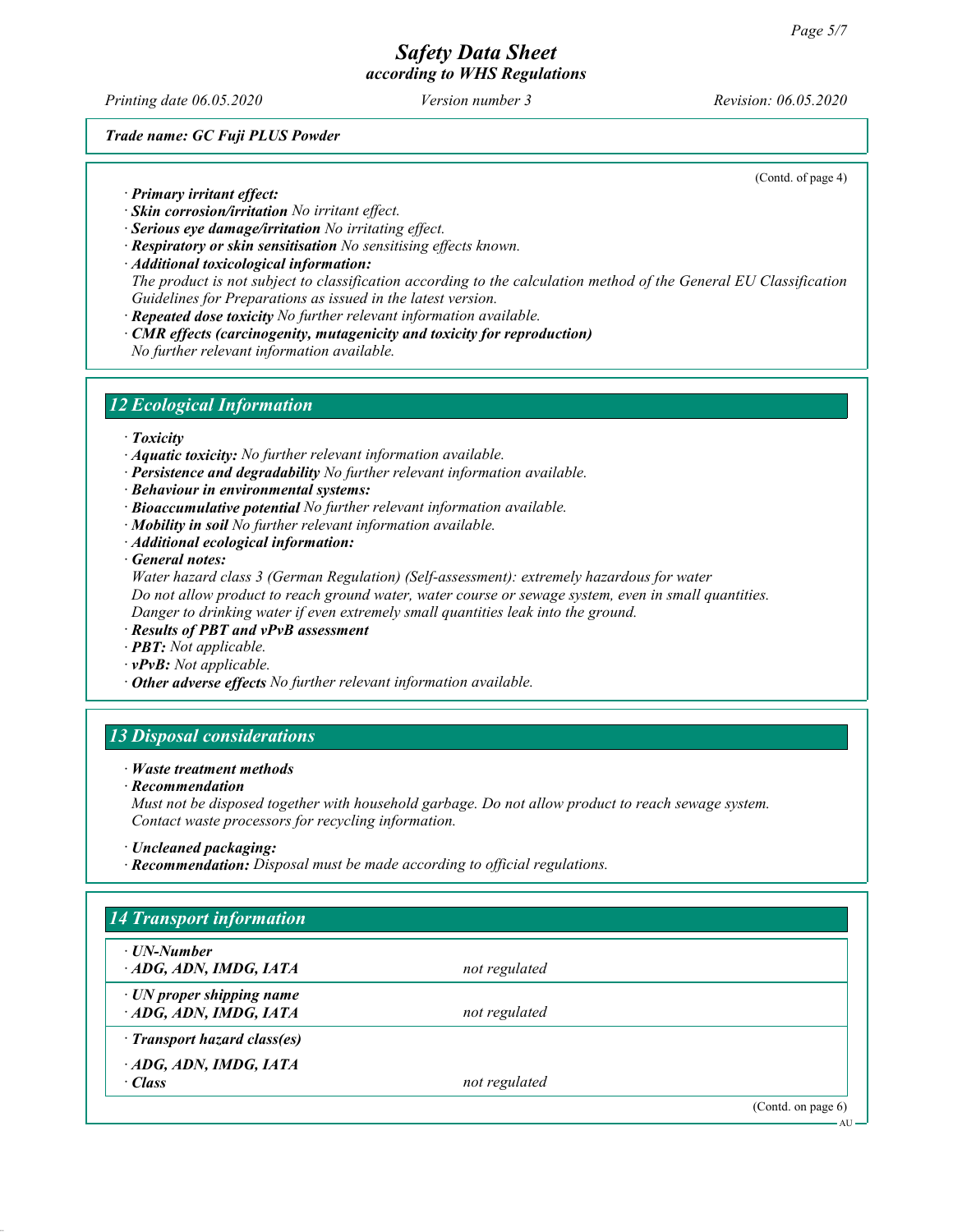Printing date 06.05.2020 Version number 3 Revision: 06.05.2020

Trade name: GC Fuji PLUS Powder

|                                                                                            |                 | (Cond. of page 5) |
|--------------------------------------------------------------------------------------------|-----------------|-------------------|
| · Packing group<br>$\cdot$ ADG, IMDG, IATA                                                 | not regulated   |                   |
| · Environmental hazards:<br>$\cdot$ Marine pollutant:                                      | No              |                   |
| · Special precautions for user                                                             | Not applicable. |                   |
| · Transport in bulk according to Annex II of Marpol<br>and the IBC Code<br>Not applicable. |                 |                   |
| · UN "Model Regulation":                                                                   | not regulated   |                   |

### 15 Regulatory information

· Safety, health and environmental regulations/legislation specific for the substance or mixture

· Australian Inventory of Chemical Substances

65997-17-3 Glass, oxide, chemicals

2530-85-0 3-trimethoxysilylpropyl methacrylate

25932-11-0 Benzenesulfinic acid sodium salt

Standard for the Uniform Scheduling of Medicines and Poisons

None of the ingredients is listed.

· Australia: Priority Existing Chemicals

None of the ingredients is listed.

· GHS label elements Void

· Hazard pictograms Void

· Signal word Void

· Hazard statements Void

· Directive 2012/18/EU

- · Named dangerous substances ANNEX I None of the ingredients is listed.
- · Chemical safety assessment: A Chemical Safety Assessment has not been carried out.

#### 16 Other information

· Department issuing SDS: Regulatory affairs

· Contact: msds@gc.dental

· Abbreviations and acronyms:

ADR: Accord européen sur le transport des marchandises dangereuses par Route (European Agreement concerning the International Carriage of Dangerous Goods by Road)

- IMDG: International Maritime Code for Dangerous Goods
- IATA: International Air Transport Association

EINECS: European Inventory of Existing Commercial Chemical Substances

ELINCS: European List of Notified Chemical Substances

CAS: Chemical Abstracts Service (division of the American Chemical Society)

LC50: Lethal concentration, 50 percent

LD50: Lethal dose, 50 percent

PBT: Persistent, Bioaccumulative and Toxic vPvB: very Persistent and very Bioaccumulative

**Sources** 

• ECHA (http://echa.europa.eu/)

• EnviChem (www.echemportal.org)

(Contd. on page 7)

AU.